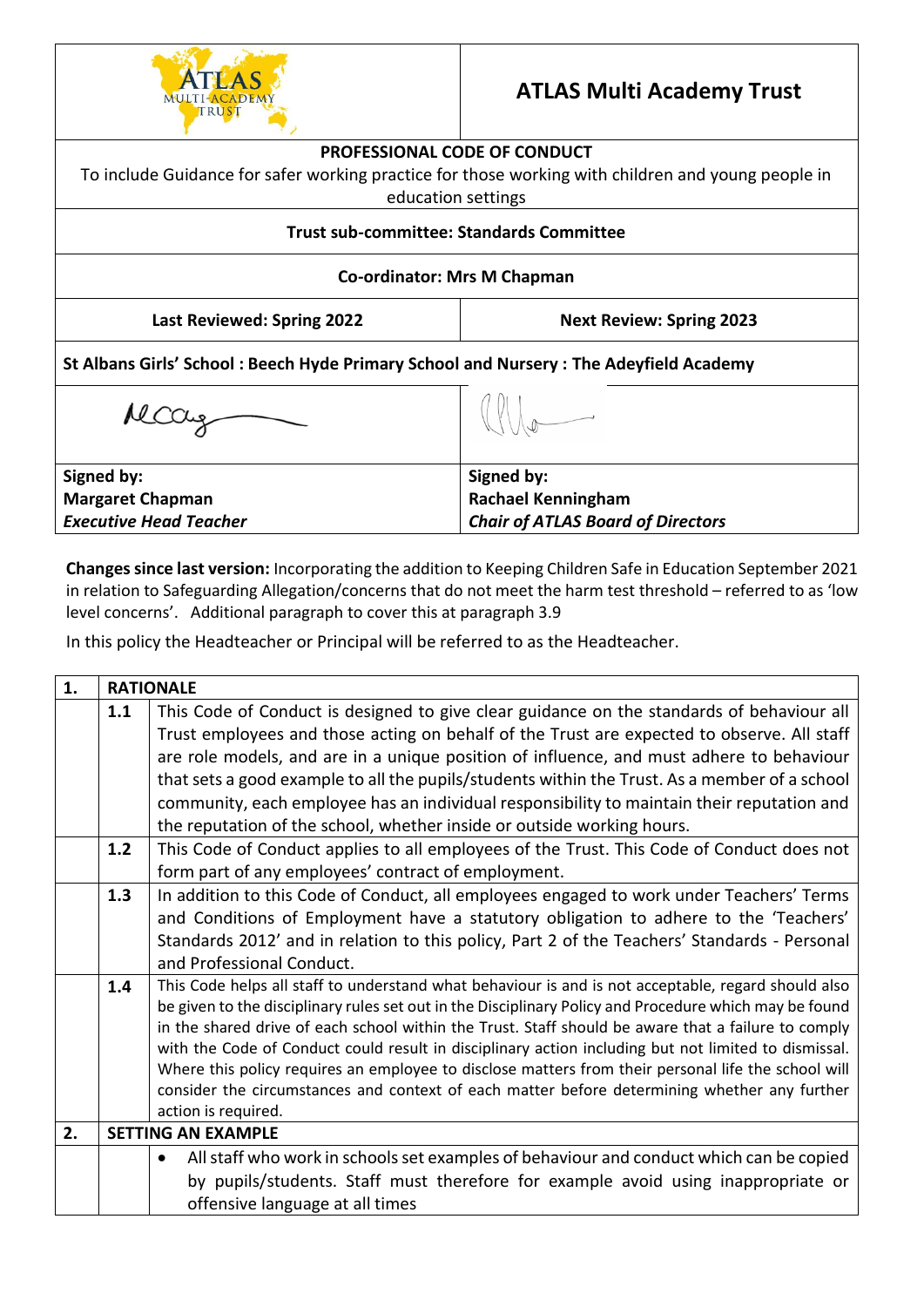|    |                                                                                                                         | All staff must, therefore, demonstrate high standards of conduct in order to encourage                                                                 |  |  |  |
|----|-------------------------------------------------------------------------------------------------------------------------|--------------------------------------------------------------------------------------------------------------------------------------------------------|--|--|--|
|    |                                                                                                                         | our pupils/students to do the same                                                                                                                     |  |  |  |
|    |                                                                                                                         | All staff must also avoid putting themselves at risk of allegations of abusive or<br>٠<br>unprofessional conduct                                       |  |  |  |
|    |                                                                                                                         | This Code helps all staff to understand what behaviour is and is not acceptable, regard<br>$\bullet$                                                   |  |  |  |
|    |                                                                                                                         | should also be given to the disciplinary rules set out in the Schools' Disciplinary Policy                                                             |  |  |  |
|    |                                                                                                                         | and Procedure                                                                                                                                          |  |  |  |
|    |                                                                                                                         | All staff are expected to familiarise themselves and comply with all school policies and<br>$\bullet$                                                  |  |  |  |
|    |                                                                                                                         | procedures                                                                                                                                             |  |  |  |
| 3. | SAFEGUARDING PUPILS/STUDENTS                                                                                            |                                                                                                                                                        |  |  |  |
|    |                                                                                                                         | Staff have a duty to have regard to Keeping Children Safe in Education throughout their<br>$\bullet$                                                   |  |  |  |
|    |                                                                                                                         | employment and abide by the duties placed upon them within this                                                                                        |  |  |  |
|    |                                                                                                                         | Staff have a duty to safeguard pupils/students from physical abuse, sexual abuse,<br>$\bullet$<br>emotional abuse and neglect                          |  |  |  |
|    |                                                                                                                         | The duty to safeguard pupils/students includes the duty to report concerns about a<br>$\bullet$                                                        |  |  |  |
|    |                                                                                                                         | pupil/student or colleague to the school's Designated Safeguarding Lead (DSL) for Child                                                                |  |  |  |
|    |                                                                                                                         | Protection                                                                                                                                             |  |  |  |
|    |                                                                                                                         | <b>DSLs are:</b><br>$\bullet$                                                                                                                          |  |  |  |
|    |                                                                                                                         | St Albans Girls' School: Karen Thomas (Deputy Headteacher)                                                                                             |  |  |  |
|    |                                                                                                                         | Beech Hyde Primary School and Nursery: Kate Harvey (Headteacher)                                                                                       |  |  |  |
|    |                                                                                                                         | The Adeyfield Academy: Bobby Crawford (Vice Principal)                                                                                                 |  |  |  |
|    |                                                                                                                         | <b>DDSLs are:</b>                                                                                                                                      |  |  |  |
|    |                                                                                                                         | St Albans Girls' School: Vicki Blackburn. Tessa Lambert from April 2022                                                                                |  |  |  |
|    |                                                                                                                         | Beech Hyde Primary and Nursery School: Tracey Berry                                                                                                    |  |  |  |
|    |                                                                                                                         | The Adeyfield Academy: Imogen Wallbank, Jo Day                                                                                                         |  |  |  |
|    |                                                                                                                         | Staff are provided with personal copies of the school's Child Protection Policy and<br>$\bullet$                                                       |  |  |  |
|    |                                                                                                                         | Whistleblowing Procedure and staff must be familiar with these documents. Copies are                                                                   |  |  |  |
|    |                                                                                                                         | also available in the shared drive                                                                                                                     |  |  |  |
|    |                                                                                                                         | Staff should treat pupils/students with respect and dignity and must not seriously                                                                     |  |  |  |
|    |                                                                                                                         | demean or undermine pupils, their parents or carers, or colleagues<br>Staff should not demonstrate behaviours that may be perceived as sarcasm, making |  |  |  |
|    |                                                                                                                         |                                                                                                                                                        |  |  |  |
|    | jokes at the expense of students, embarrassing or humiliating students, discriminating<br>against or favouring students |                                                                                                                                                        |  |  |  |
|    | Staff must take reasonable care of pupils/students under their supervision with the aim<br>$\bullet$                    |                                                                                                                                                        |  |  |  |
|    |                                                                                                                         | of ensuring their safety and welfare                                                                                                                   |  |  |  |
|    |                                                                                                                         | Staff should be aware that the management of any safeguarding concerns is dealt with<br>$\bullet$                                                      |  |  |  |
|    | in accordance with the latest statutory guidance as detailed in Keeping Children Safe in                                |                                                                                                                                                        |  |  |  |
|    | Education and includes any allegations that meet the harm test and also those                                           |                                                                                                                                                        |  |  |  |
|    | considered to be low level concerns. (i. e those which do not meet the harm test).                                      |                                                                                                                                                        |  |  |  |
|    |                                                                                                                         | The term 'low-level' concern does not mean that it is insignificant, it means that the<br>$\bullet$                                                    |  |  |  |
|    |                                                                                                                         | behaviour towards a child does not meet the harm test threshold.                                                                                       |  |  |  |
|    |                                                                                                                         | A low-level concern is any concern that an adult working in or on behalf of the school                                                                 |  |  |  |
|    |                                                                                                                         | may have acted in a way that:                                                                                                                          |  |  |  |
|    |                                                                                                                         | is inconsistent with the staff code of conduct, including inappropriate conduct<br>outside of work; and                                                |  |  |  |
|    |                                                                                                                         | does not meet the allegations threshold or is otherwise not considered serious<br>$\bullet$                                                            |  |  |  |
|    |                                                                                                                         | enough to consider a referral to the LADO.                                                                                                             |  |  |  |
|    |                                                                                                                         | Examples of such behaviour could include, but are not limited to:                                                                                      |  |  |  |
|    |                                                                                                                         | being over friendly with children;                                                                                                                     |  |  |  |
|    |                                                                                                                         | having favourites;<br>٠                                                                                                                                |  |  |  |
|    |                                                                                                                         | taking photographs of children on their mobile phone;<br>$\bullet$                                                                                     |  |  |  |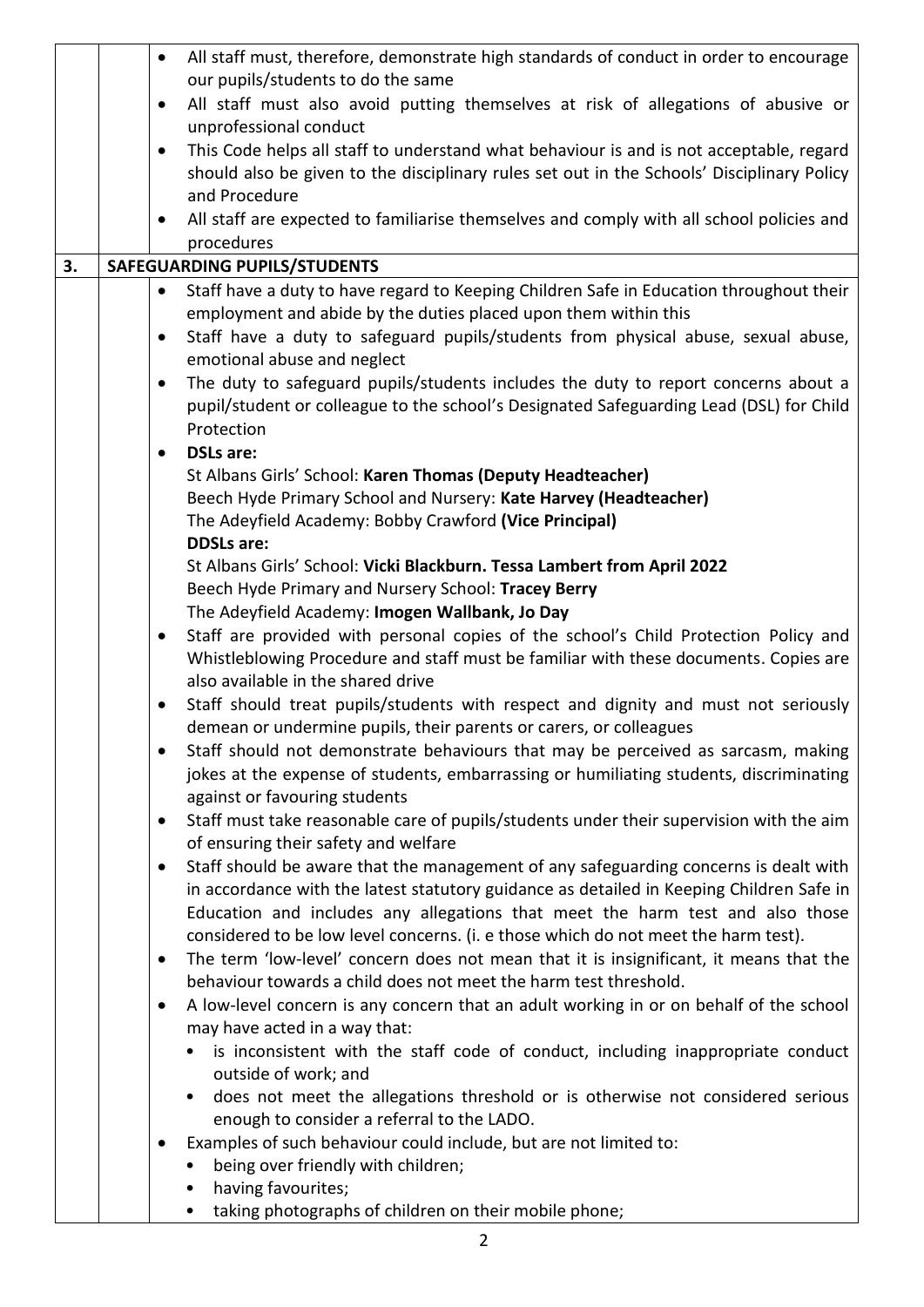|    | engaging with a child on a one-to-one basis in a secluded area or behind a closed<br>$\bullet$                                                                                                                                                                                                                                                                                                                                                                                                                                                                                                                                                                                                                                                                                                                                                                                                                                                                                                                                                                                                                                                                              |                                                                                                                                                                                                                                                                                                                                                                                                                                                                                                                                                                                                                                                                                                                                                                                                                                                                                                                                                                                                                                                                                                                                                                                                                                                                                                                                                                                        |  |  |
|----|-----------------------------------------------------------------------------------------------------------------------------------------------------------------------------------------------------------------------------------------------------------------------------------------------------------------------------------------------------------------------------------------------------------------------------------------------------------------------------------------------------------------------------------------------------------------------------------------------------------------------------------------------------------------------------------------------------------------------------------------------------------------------------------------------------------------------------------------------------------------------------------------------------------------------------------------------------------------------------------------------------------------------------------------------------------------------------------------------------------------------------------------------------------------------------|----------------------------------------------------------------------------------------------------------------------------------------------------------------------------------------------------------------------------------------------------------------------------------------------------------------------------------------------------------------------------------------------------------------------------------------------------------------------------------------------------------------------------------------------------------------------------------------------------------------------------------------------------------------------------------------------------------------------------------------------------------------------------------------------------------------------------------------------------------------------------------------------------------------------------------------------------------------------------------------------------------------------------------------------------------------------------------------------------------------------------------------------------------------------------------------------------------------------------------------------------------------------------------------------------------------------------------------------------------------------------------------|--|--|
|    |                                                                                                                                                                                                                                                                                                                                                                                                                                                                                                                                                                                                                                                                                                                                                                                                                                                                                                                                                                                                                                                                                                                                                                             | door; or,                                                                                                                                                                                                                                                                                                                                                                                                                                                                                                                                                                                                                                                                                                                                                                                                                                                                                                                                                                                                                                                                                                                                                                                                                                                                                                                                                                              |  |  |
|    |                                                                                                                                                                                                                                                                                                                                                                                                                                                                                                                                                                                                                                                                                                                                                                                                                                                                                                                                                                                                                                                                                                                                                                             | using inappropriate sexualised, intimidating or offensive language.                                                                                                                                                                                                                                                                                                                                                                                                                                                                                                                                                                                                                                                                                                                                                                                                                                                                                                                                                                                                                                                                                                                                                                                                                                                                                                                    |  |  |
| 4. |                                                                                                                                                                                                                                                                                                                                                                                                                                                                                                                                                                                                                                                                                                                                                                                                                                                                                                                                                                                                                                                                                                                                                                             | <b>RELATIONSHIPS</b>                                                                                                                                                                                                                                                                                                                                                                                                                                                                                                                                                                                                                                                                                                                                                                                                                                                                                                                                                                                                                                                                                                                                                                                                                                                                                                                                                                   |  |  |
|    | Staff must declare any relationship that they may have with pupils/students outside of<br>$\bullet$<br>the Trust; this may include mutual membership of social groups, tutoring, or family<br>connections. Staff should not assume that the Trust are aware of any such connections.<br>A declaration form may be found in Appendix 2 of this document<br>Relationships with pupils/students must be professional at all times. Physical<br>$\bullet$<br>relationships with students are not permitted and may lead to a criminal conviction<br>Encouraging a relationship to develop in a way which may lead to a sexual relationship<br>$\bullet$<br>or any other inappropriate relationship will be viewed as a grave breach of trust<br>Contact with pupils/students must be via Trust-authorised mechanisms and solely for<br>$\bullet$<br>educational purposes. At no time should personal telephone numbers, text, email<br>addresses or communication routes via personal accounts on social media platforms be<br>used to communicate with pupils/students<br>If contacted by a student by an inappropriate route, staff should report the contact to<br>$\bullet$ |                                                                                                                                                                                                                                                                                                                                                                                                                                                                                                                                                                                                                                                                                                                                                                                                                                                                                                                                                                                                                                                                                                                                                                                                                                                                                                                                                                                        |  |  |
|    |                                                                                                                                                                                                                                                                                                                                                                                                                                                                                                                                                                                                                                                                                                                                                                                                                                                                                                                                                                                                                                                                                                                                                                             | the Headteacher immediately                                                                                                                                                                                                                                                                                                                                                                                                                                                                                                                                                                                                                                                                                                                                                                                                                                                                                                                                                                                                                                                                                                                                                                                                                                                                                                                                                            |  |  |
|    |                                                                                                                                                                                                                                                                                                                                                                                                                                                                                                                                                                                                                                                                                                                                                                                                                                                                                                                                                                                                                                                                                                                                                                             | Behaviour giving rise to concern should also be reported which includes pupils seeking<br>٠<br>affection, being sexually provocative or exhibiting overly familiar behaviour<br>Existing or new personal relationships at work between colleagues should be declared<br>$\bullet$<br>to the Headteacher where there is a potential for this to impact upon the work of either.<br>This may be due to a risk of allegations of bias or conflict of interest for example. The<br>Headteacher will treat declarations in confidence in accordance with the Relationships                                                                                                                                                                                                                                                                                                                                                                                                                                                                                                                                                                                                                                                                                                                                                                                                                  |  |  |
|    |                                                                                                                                                                                                                                                                                                                                                                                                                                                                                                                                                                                                                                                                                                                                                                                                                                                                                                                                                                                                                                                                                                                                                                             | at Work Policy which may be found in the shared area                                                                                                                                                                                                                                                                                                                                                                                                                                                                                                                                                                                                                                                                                                                                                                                                                                                                                                                                                                                                                                                                                                                                                                                                                                                                                                                                   |  |  |
| 5. | <b>PUPIL/STUDENT DEVELOPMENT</b>                                                                                                                                                                                                                                                                                                                                                                                                                                                                                                                                                                                                                                                                                                                                                                                                                                                                                                                                                                                                                                                                                                                                            |                                                                                                                                                                                                                                                                                                                                                                                                                                                                                                                                                                                                                                                                                                                                                                                                                                                                                                                                                                                                                                                                                                                                                                                                                                                                                                                                                                                        |  |  |
|    |                                                                                                                                                                                                                                                                                                                                                                                                                                                                                                                                                                                                                                                                                                                                                                                                                                                                                                                                                                                                                                                                                                                                                                             | Staff must comply with Trust policies and procedures that support the well-being and                                                                                                                                                                                                                                                                                                                                                                                                                                                                                                                                                                                                                                                                                                                                                                                                                                                                                                                                                                                                                                                                                                                                                                                                                                                                                                   |  |  |
|    |                                                                                                                                                                                                                                                                                                                                                                                                                                                                                                                                                                                                                                                                                                                                                                                                                                                                                                                                                                                                                                                                                                                                                                             | development of pupils/students<br>Staff must co-operate and collaborate with colleagues and with external agencies where                                                                                                                                                                                                                                                                                                                                                                                                                                                                                                                                                                                                                                                                                                                                                                                                                                                                                                                                                                                                                                                                                                                                                                                                                                                               |  |  |
|    |                                                                                                                                                                                                                                                                                                                                                                                                                                                                                                                                                                                                                                                                                                                                                                                                                                                                                                                                                                                                                                                                                                                                                                             | necessary to support the development of pupils/students                                                                                                                                                                                                                                                                                                                                                                                                                                                                                                                                                                                                                                                                                                                                                                                                                                                                                                                                                                                                                                                                                                                                                                                                                                                                                                                                |  |  |
|    |                                                                                                                                                                                                                                                                                                                                                                                                                                                                                                                                                                                                                                                                                                                                                                                                                                                                                                                                                                                                                                                                                                                                                                             | Staff must follow reasonable instructions that support the development of                                                                                                                                                                                                                                                                                                                                                                                                                                                                                                                                                                                                                                                                                                                                                                                                                                                                                                                                                                                                                                                                                                                                                                                                                                                                                                              |  |  |
|    |                                                                                                                                                                                                                                                                                                                                                                                                                                                                                                                                                                                                                                                                                                                                                                                                                                                                                                                                                                                                                                                                                                                                                                             | pupils/students                                                                                                                                                                                                                                                                                                                                                                                                                                                                                                                                                                                                                                                                                                                                                                                                                                                                                                                                                                                                                                                                                                                                                                                                                                                                                                                                                                        |  |  |
| 6. |                                                                                                                                                                                                                                                                                                                                                                                                                                                                                                                                                                                                                                                                                                                                                                                                                                                                                                                                                                                                                                                                                                                                                                             | <b>HONESTY AND INTEGRITY</b>                                                                                                                                                                                                                                                                                                                                                                                                                                                                                                                                                                                                                                                                                                                                                                                                                                                                                                                                                                                                                                                                                                                                                                                                                                                                                                                                                           |  |  |
|    |                                                                                                                                                                                                                                                                                                                                                                                                                                                                                                                                                                                                                                                                                                                                                                                                                                                                                                                                                                                                                                                                                                                                                                             | Staff must maintain high standards of honesty and integrity in their work. This includes<br>$\bullet$<br>the handling and claiming of money and the use of school property and facilities.<br>All staff must comply with the Bribery Act 2010. A person may be guilty of an offence of<br>$\bullet$<br>bribery under this act if they offer, promise or give financial advantage or other<br>advantage to someone; or if they request, agree or accept, or receive a bribe from<br>another person. If you believe that a person has failed to comply with the Bribery Act,<br>you should refer to the Whistleblowing procedure which is available on the shared drive<br>Gifts from suppliers or associates of the Trust must be declared to the Headteacher, with<br>the exception of "one off" token gifts from pupils/students or parents. Personal gifts<br>from individual members of staff to pupils/students are inappropriate and could be<br>misinterpreted and may lead to disciplinary action. A record will be kept of all gifts<br>received.<br>Staff must not act on behalf of the Trust unless they have the authority to do so.<br>$\bullet$<br>Professional references from the Trust will be provided by the relevant person with<br>delegated authority. References given by other members of staff must be clear that they<br>are provided in a personal capacity. |  |  |
|    |                                                                                                                                                                                                                                                                                                                                                                                                                                                                                                                                                                                                                                                                                                                                                                                                                                                                                                                                                                                                                                                                                                                                                                             |                                                                                                                                                                                                                                                                                                                                                                                                                                                                                                                                                                                                                                                                                                                                                                                                                                                                                                                                                                                                                                                                                                                                                                                                                                                                                                                                                                                        |  |  |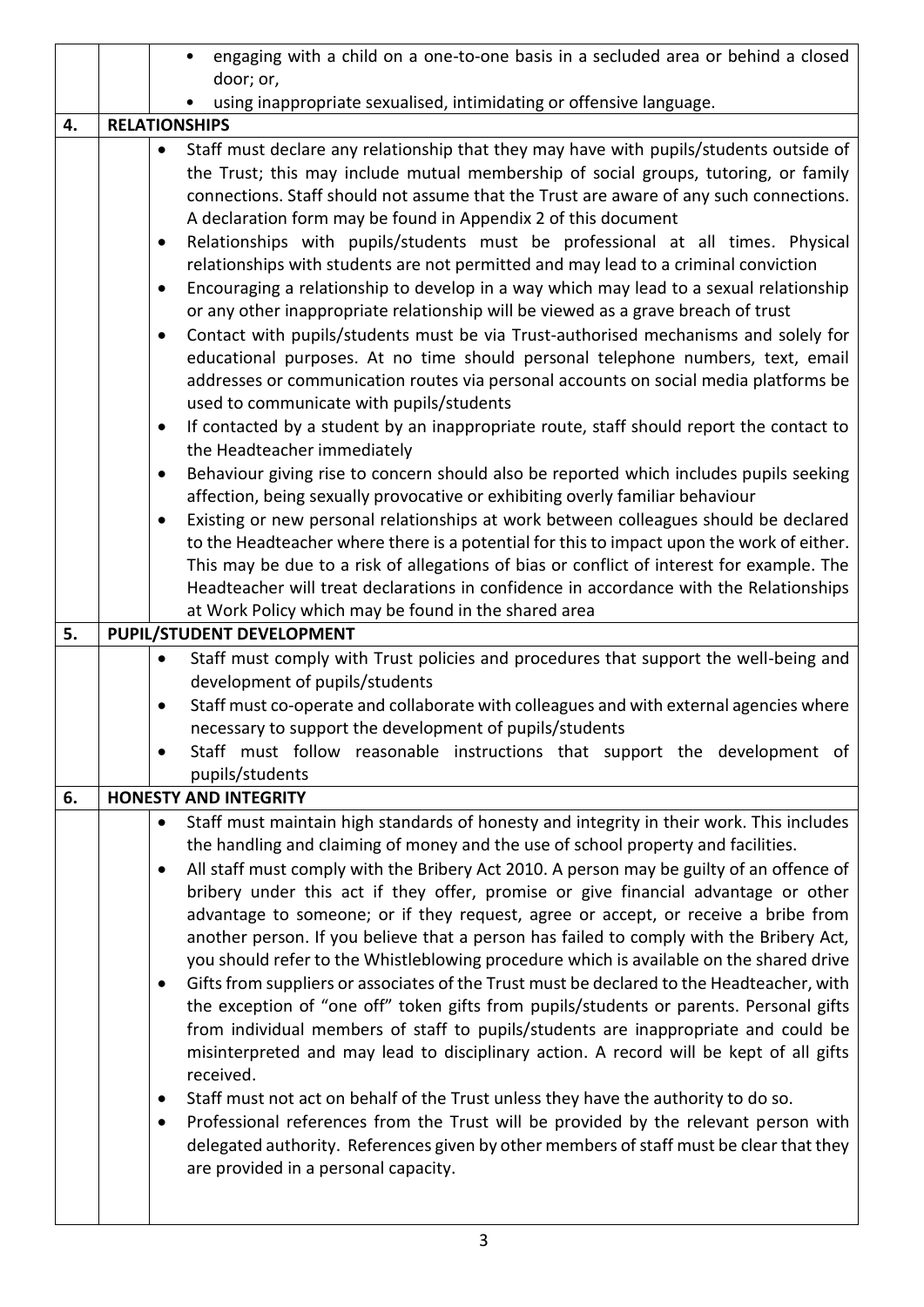| 7.  | <b>CONDUCT OUTSIDE OF WORK</b> |           |                                                                                              |
|-----|--------------------------------|-----------|----------------------------------------------------------------------------------------------|
|     |                                | $\bullet$ | Staff must not engage in conduct outside work which could seriously damage the               |
|     |                                |           | reputation and standing of the school or the employee's own reputation or the                |
|     |                                |           | reputation of other members of the school community.                                         |
|     |                                | $\bullet$ | In accordance with Keeping Children Safe in Education 2020, any conduct or behaviour         |
|     |                                |           | that indicates an employee may not be suitable to work with children including such          |
|     |                                |           | behaviour outside of the workplace which may or may not involve children is likely to be     |
|     |                                |           | regarded as unacceptable.                                                                    |
|     |                                | $\bullet$ | In addition, criminal offences that involve violence or possession or use of illegal drugs   |
|     |                                |           | or sexual misconduct are likely to be regarded as unacceptable where it brings into          |
|     |                                |           | question an employee's suitability or ability to do their role/work in an educational        |
|     |                                |           | setting.                                                                                     |
|     |                                | ٠         | Staff may undertake work outside Trust, either paid or voluntary, provided that it does      |
|     |                                |           |                                                                                              |
|     |                                |           | not conflict with the interests of the Trust nor be to a level which may contravene the      |
|     |                                |           | working time regulations or affect an individual's work performance in the school. We        |
|     |                                |           | would recommend that permission is sought in advance.                                        |
|     |                                | $\bullet$ | Staff must disclose any work outside the Trust or outside business interests where there     |
|     |                                |           | is a potential conflict of interests with their employment at the Trust.                     |
|     |                                | $\bullet$ | If any allegation of wrongdoing occurs in a staff member's work outside the Trust            |
|     |                                |           | (whether or not they deny this) which may have a bearing on their employment they            |
|     |                                |           | must disclose this immediately to the Headteacher.                                           |
|     |                                | $\bullet$ | Forming inappropriate relationships or friendships with children or young people who         |
|     |                                |           | are pupils/students under the age of 18 at another school/college will be viewed as          |
|     |                                |           | inappropriate and impact upon the Trust's ability to trust the member of staff to            |
|     |                                |           | maintain professional boundaries with pupils at the Trust.                                   |
| 9.  |                                |           | <b>ONLINE SAFETY AND INTERNET USE</b>                                                        |
|     |                                | $\bullet$ | Staff must exercise caution when using information technology and be aware of the risks      |
|     |                                |           | to themselves and others. Regard should be given to the schools' Online Safety and ICT       |
|     |                                |           | Acceptable Use Agreements, which can be found in the shared drive, at all times both         |
|     |                                |           | inside and outside of work.                                                                  |
|     |                                |           | Staff must not engage in inappropriate use of social network sites which may bring           |
|     |                                |           | themselves, the Trust, Trust community or employer into disrepute. Staff should ensure       |
|     |                                |           | that they adopt suitably high security settings on any personal profiles they may have       |
|     |                                |           | Staff should exercise caution in their use of all social media or any other web-based        |
|     |                                |           | presence that they may have, including written content, videos or photographs, and           |
|     |                                |           | views expressed either directly or by 'liking' certain pages or posts established by others. |
|     |                                |           | This may also include the use of dating websites where staff could encounter students        |
|     |                                |           | either with their own profile or acting covertly                                             |
|     |                                | ٠         | Contact with pupils/students should only made via the use of Trust email accounts or         |
|     |                                |           | telephone equipment when appropriate and strictly for educational reasons                    |
|     |                                | ٠         | Photographs/stills or video footage of students should only be taken using Trust             |
|     |                                |           | equipment, for purposes authorised by the Trust. Any such use should always be               |
|     |                                |           | transparent and only occur where parental consent has been given. The resultant files        |
|     |                                |           | from such recording or taking of photographs must be stored in accordance with the           |
|     |                                |           | Trust's procedures on Trust equipment.                                                       |
| 10. |                                |           | <b>CONFIDENTIALITY</b>                                                                       |
|     |                                | $\bullet$ | Where staff have access to confidential information about pupils/students or their           |
|     |                                |           | parents or carers, staff must not reveal such information except to those colleagues who     |
|     |                                |           | have a professional role in relation to the pupil/student                                    |
|     |                                | $\bullet$ | All staff are likely at some point to witness actions which need to be confidential. For     |
|     |                                |           | example, where a pupil/student is bullied by another pupil/student (or by a member of        |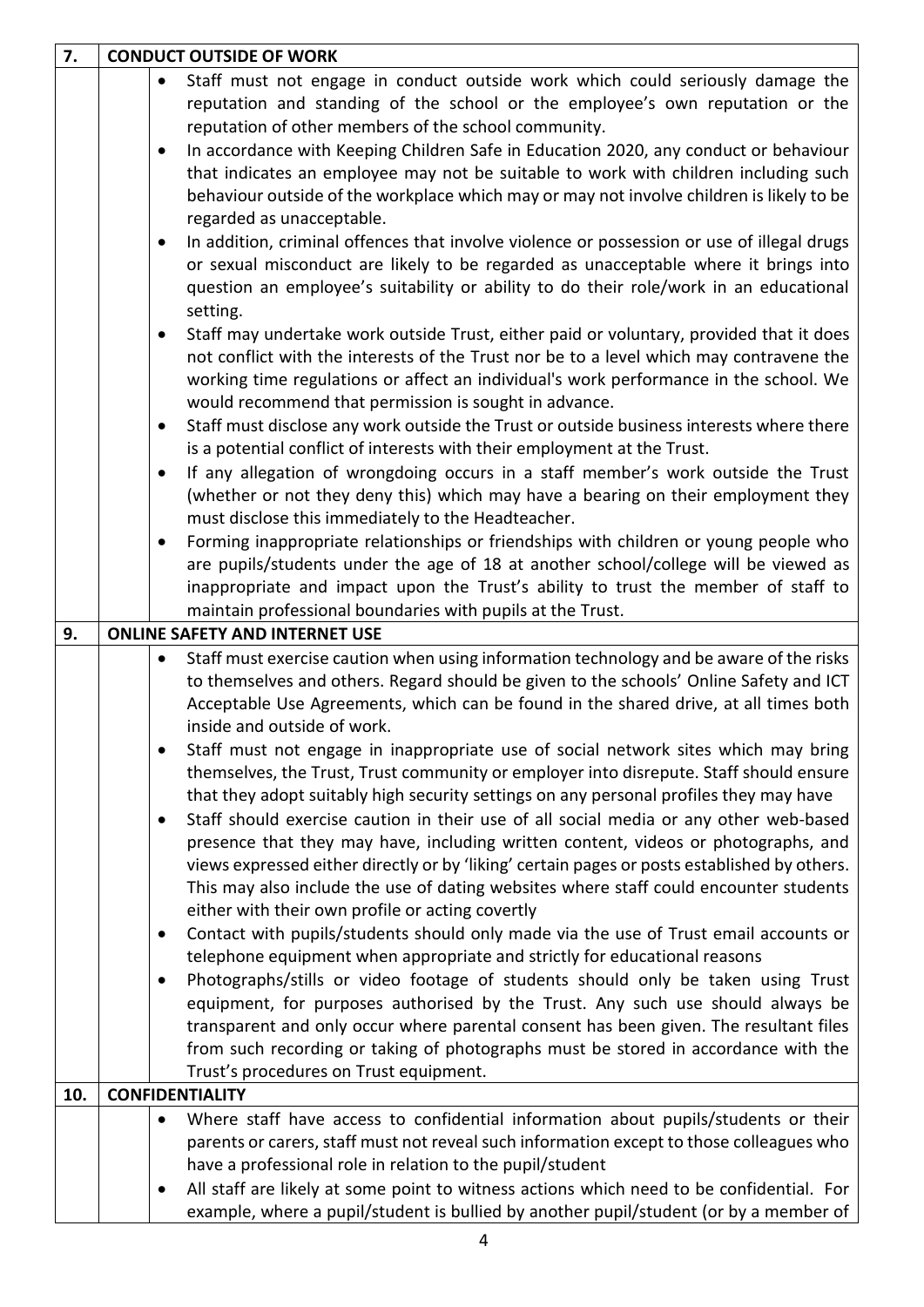|     |                                                                                                        | staff), this needs to be reported and dealt with in accordance with the appropriate school        |  |  |  |  |
|-----|--------------------------------------------------------------------------------------------------------|---------------------------------------------------------------------------------------------------|--|--|--|--|
|     |                                                                                                        | procedure. It must not be discussed outside the Trust, including with the                         |  |  |  |  |
|     |                                                                                                        | pupils/student's parent or carer, nor with colleagues in the Trust except with a senior           |  |  |  |  |
|     |                                                                                                        | member of staff with the appropriate authority to deal with the matter                            |  |  |  |  |
|     |                                                                                                        | However, staff have an obligation to share with their line manager or the individual<br>$\bullet$ |  |  |  |  |
|     |                                                                                                        | school's Designated Senior Person any information which gives rise to concern about the           |  |  |  |  |
|     |                                                                                                        | safety or welfare of a pupil/student. Staff must never promise a pupil/student that they          |  |  |  |  |
|     |                                                                                                        | will not act on information that they are told by the pupil/student                               |  |  |  |  |
|     |                                                                                                        | Staff are not allowed to make any comment to the media about the Trust, its<br>$\bullet$          |  |  |  |  |
|     |                                                                                                        | performance, governance, pupils/students or parents without written approval. Any                 |  |  |  |  |
|     |                                                                                                        | media queries should be directed to the Headteacher                                               |  |  |  |  |
| 11. |                                                                                                        | <b>DRESS AND APPEARANCE</b>                                                                       |  |  |  |  |
|     | All staff must dress in a manner that is appropriate to their role and promote a<br>$\bullet$          |                                                                                                   |  |  |  |  |
|     | professional image at all times, as we are role models for impressionable young adults                 |                                                                                                   |  |  |  |  |
|     |                                                                                                        | Professional uniform and safety-wear must be worn, where provided<br>$\bullet$                    |  |  |  |  |
|     | Appropriate footwear must be worn that is appropriate to a large and busy school<br>$\bullet$          |                                                                                                   |  |  |  |  |
|     |                                                                                                        | environment e.g. Flip flops/backless shoes are not practical or appropriate in our work           |  |  |  |  |
|     |                                                                                                        | environment                                                                                       |  |  |  |  |
|     | Staff should dress in a manner that is not offensive, revealing or sexually provocative<br>$\bullet$   |                                                                                                   |  |  |  |  |
|     | Staff should dress in a manner that is absent from political or other contentious slogans<br>$\bullet$ |                                                                                                   |  |  |  |  |
|     | All tattoos are assessed individually. You should not have tattoos which could be<br>$\bullet$         |                                                                                                   |  |  |  |  |
|     |                                                                                                        | considered discriminatory, racist, sexist, sectarian, homophobic, violent, intimidating or        |  |  |  |  |
|     |                                                                                                        | offensive. Tattoos on the face that are non-medical or not as a result of cosmetic surgery        |  |  |  |  |
|     |                                                                                                        | are not acceptable. A verifiable translation must accompany any tattoos containing non-           |  |  |  |  |
|     |                                                                                                        | English words, characters or representation and an explanation of the tattoos' meaning            |  |  |  |  |
|     |                                                                                                        | or significance must also be provided. Any tattoos which appear to be discriminatory,             |  |  |  |  |
|     |                                                                                                        | offensive or provocative will not be accepted                                                     |  |  |  |  |
|     |                                                                                                        | Any piercings should be discrete with a single nose stud the only acceptable facial<br>$\bullet$  |  |  |  |  |
|     |                                                                                                        | piercing                                                                                          |  |  |  |  |
| 12. |                                                                                                        | <b>DISCIPLINARY ACTION</b>                                                                        |  |  |  |  |
|     |                                                                                                        | Staff should be aware that a failure to comply with the Code of Conduct could result in           |  |  |  |  |
|     |                                                                                                        | disciplinary action including but not limited to dismissal.                                       |  |  |  |  |
| 13. |                                                                                                        | <b>COMPLIANCE</b>                                                                                 |  |  |  |  |
|     |                                                                                                        | All staff must complete the form in appendix 1 to confirm they have read, understood and          |  |  |  |  |
|     |                                                                                                        | agreed to comply with the code of conduct. This form should then be signed and dated.             |  |  |  |  |
| 14. |                                                                                                        | <b>MONITORING</b>                                                                                 |  |  |  |  |
|     | 14.1                                                                                                   | This policy will be monitored regularly and all staff will receive a copy with a clear reminder   |  |  |  |  |
|     |                                                                                                        | of their professional roles and requirements working with young people.                           |  |  |  |  |
|     | 14.2                                                                                                   | The Head will meet regularly with the DSL for feedback on any CP issues                           |  |  |  |  |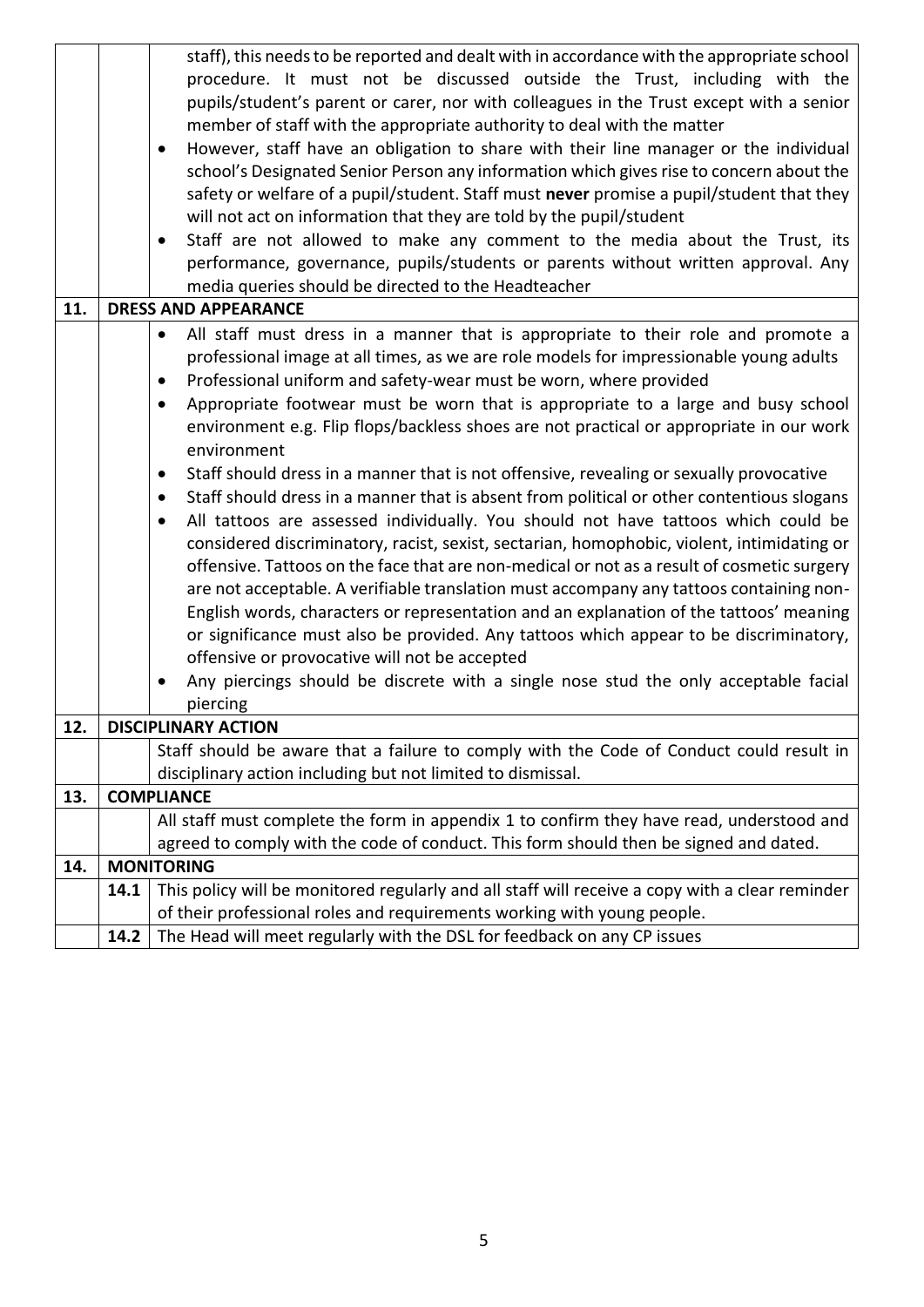#### **PROFESSIONAL RESPONSIBILITIES**

## **When using any form of ICT, including the Internet, in school and outside school**

For your own protection we advise that you:

- Ensure all electronic communication with students, parents, carers, staff and others is compatible with your professional role and in line with school policies.
- Do not talk about your professional role in any capacity when using social media such as Facebook and You Tube.
- Do not put online any text, image, sound or video that could upset or offend any member of the whole school community or be incompatible with your professional role.
- Use school ICT systems and resources for all school business. This includes your school email address, school mobile phone and school video camera.
- Do not disclose any passwords and ensure that personal data (such as data held on MIS software) is kept secure and used appropriately.
- Only take images of students and/or staff for professional purposes, in accordance with school policy and with the knowledge of SLT.

 Do not browse, download, upload or distribute any material that could be considered offensive, illegal or discriminatory.

- Ensure that your online activity, both in school and outside school, will not bring the school or professional role into disrepute.
- Emails should ideally be checked daily as a minimum (on working days) or every other day if one day is particularly busy.
- You have a duty to report any Online Safety incident which may impact on you, your professionalism or the school.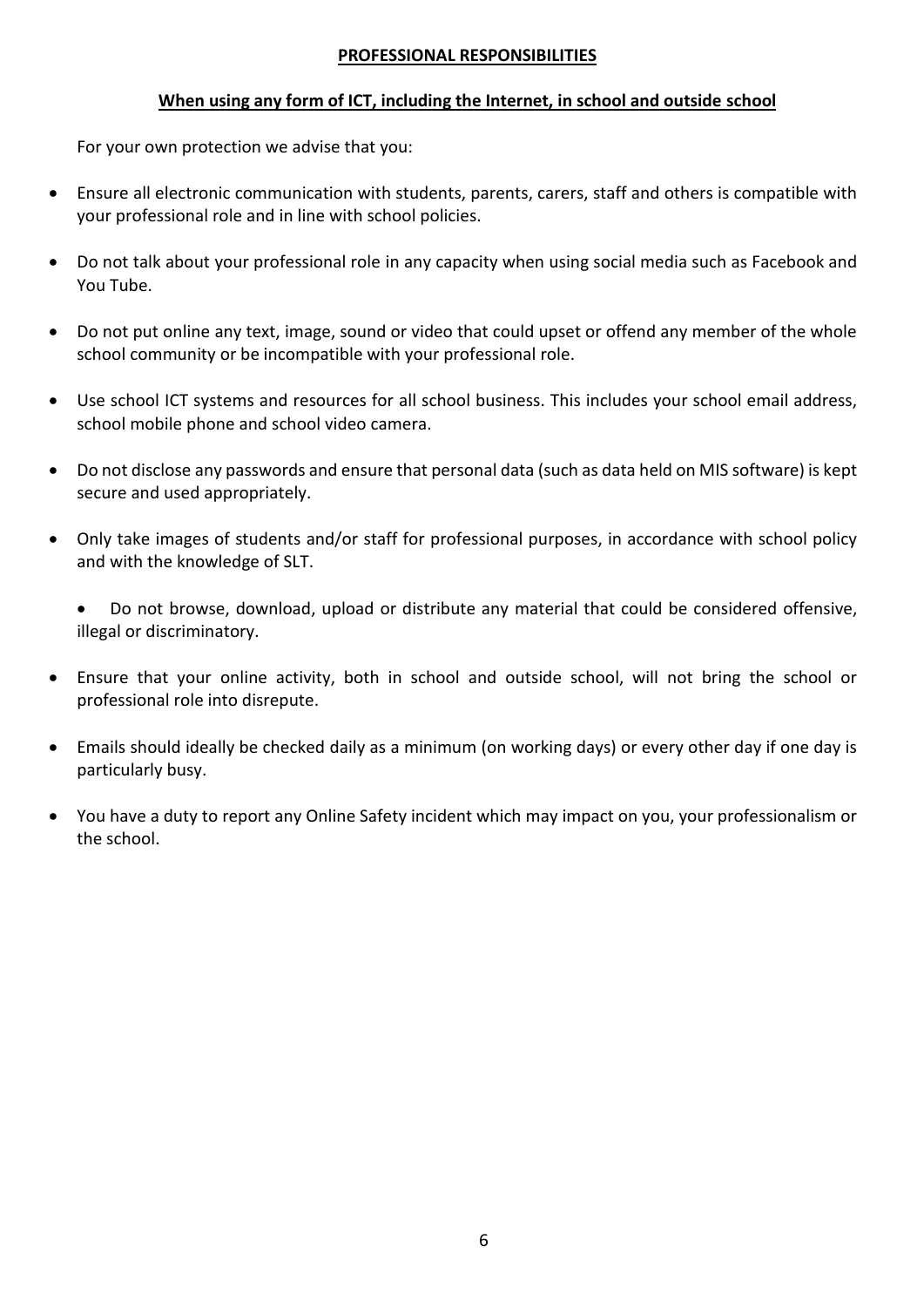#### **Appendix 1**

#### **Confirmation of compliance**

**I hereby confirm that I have read, understood and agree to comply with the Trust's code of conduct.** 

**Name …………………………………………..**

**Position/Post Held…………………………….**

**Signed ………………………………………….. Date ………………………………**

**This form should be completed electronically online via Edulink. If you prefer a paper copy, once completed, signed and dated, please return this form to your Line Manager**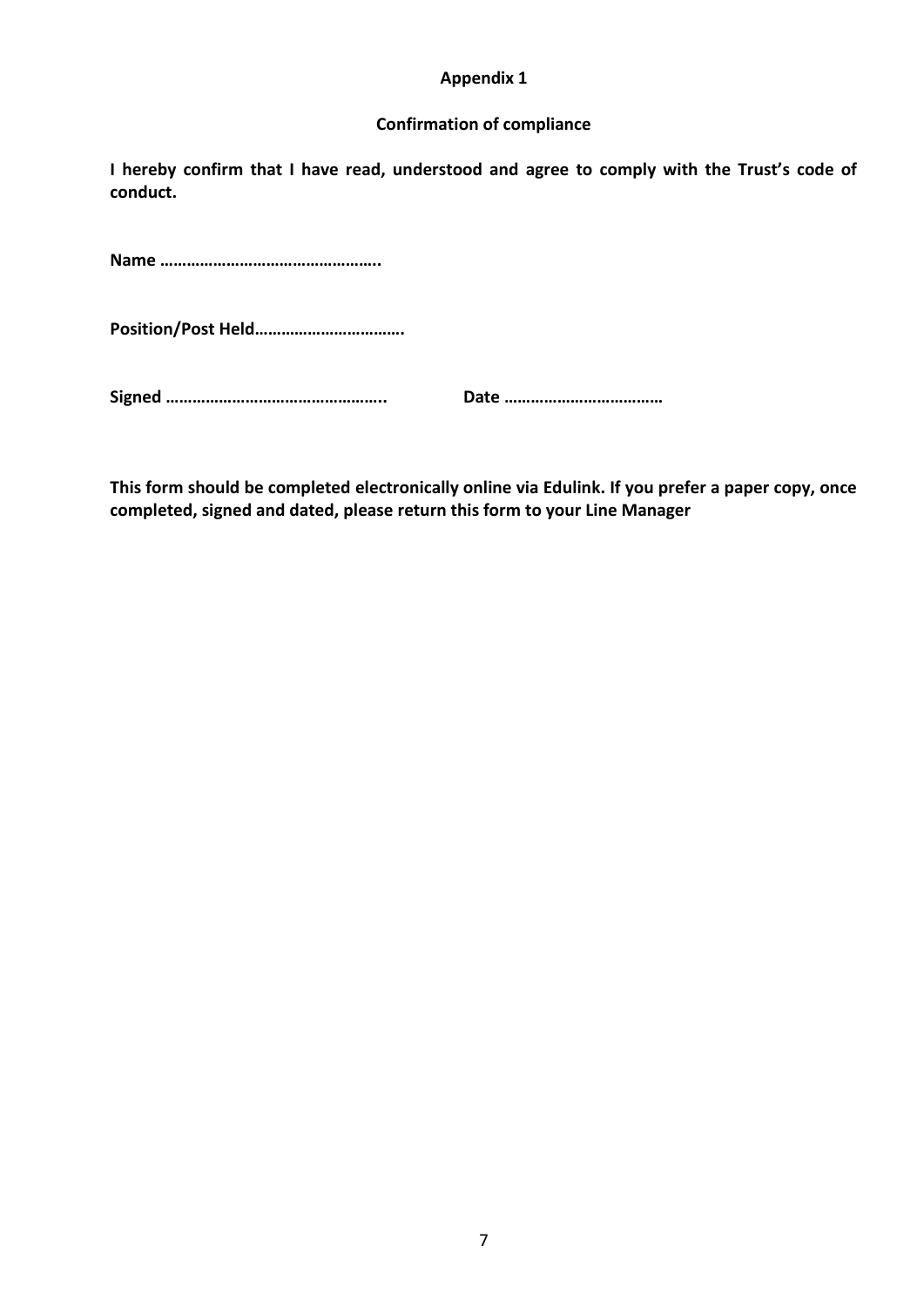## **Appendix 2**

## **Relationships with Students outside of Work Declaration**

It is recognised that there may be circumstances whereby employees of the school are known to students outside of work. Examples include membership of sports clubs, family connections, or private tutoring.

Staff must declare any relationship outside of school that they may have with students.

| <b>Employee Name</b> | <b>Student Name</b> | Relationship |
|----------------------|---------------------|--------------|
|                      |                     |              |
|                      |                     |              |
|                      |                     |              |
|                      |                     |              |
|                      |                     |              |
|                      |                     |              |

I can confirm that I am fully aware of the code of conduct relating to contact out of Trust with students in line with this policy.

If I am tutoring a student outside of school I am aware that the following must be adhered to:-

- I do not, at any point, teach the child in question as part of my daily timetable this is a stipulation of such tutoring
- I emphasise to parents that this is done completely independently of the school
- No monies come through the school at any point, informally (e.g. via the child) or formally
- No private tutoring is to take place on the school premises

I confirm that if these circumstances change at any time I will complete a new form to ensure the school are aware of any relationships.

Signed ………………………………………….. Date ………………………………

## **Once completed, signed and dated, please return this form to HR.**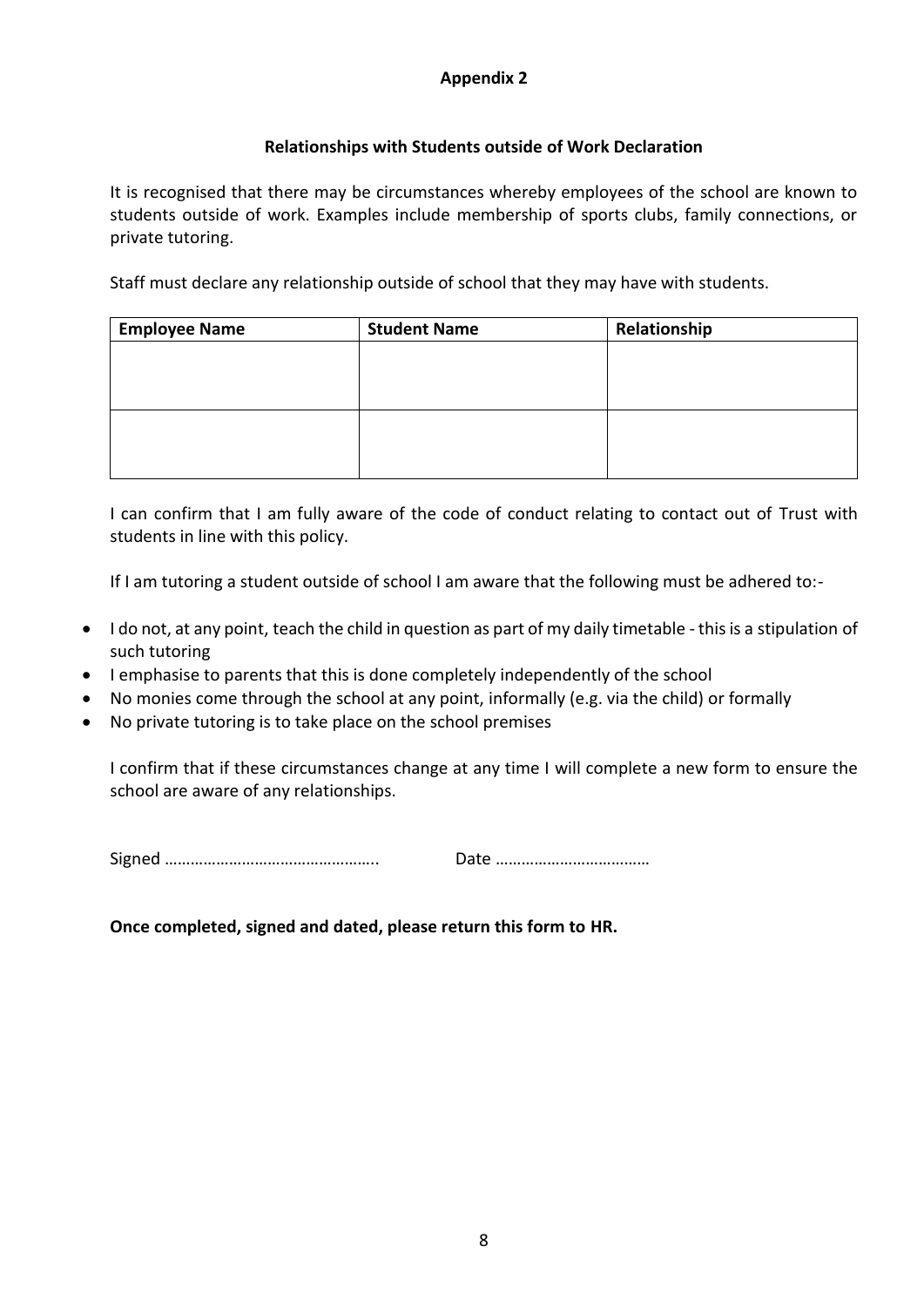#### **Appendix 3**

## **Practical Guidance for Adhering to Procedures**

#### SAFEGUARDING STUDENTS

**Adults have a crucial role to play in the lives of children. This guidance has been produced to help them establish the safest possible learning and working environments which safeguard children and reduce the risk of them being falsely accused of improper or unprofessional conduct.**

This means that these guidelines:

 apply to all adults working in Education and Early Years settings whatever their position, role or responsibilities

This means that staff should:

- understand the responsibilities which are part of their employment or role, and be aware that sanctions will be applied if these provisions are breached
- always act, and be seen to act, in the child's best interests
- avoid any conduct which would lead any reasonable person to question their motivation and intentions
- take responsibility for their own actions and behaviour

This means that employers should:

- promote a culture of openness and support
- ensure that systems are in place for concerns to be raised
- ensure that adults are not placed in situations which render them particularly vulnerable
- ensure that all adults are aware of expectations, policies and procedures

This means that Leaders and Governing Bodies should:

 ensure that appropriate safeguarding and child protection policies and procedures are distributed, adopted, implemented and monitored

PROFESSIONAL BEHAVIOUR AND CONDUCT

This means that staff should not:

- behave in a manner which would lead any reasonable person to question their suitability to work with children or to act as an appropriate role model
- make, or encourage others to make sexual remarks to, or about, a student
- use inappropriate language to or in the presence of students
- discuss their personal or sexual relationships with or in the presence of students
- make (or encourage others to make) unprofessional personal comments which scapegoat, demean or humiliate, or might be interpreted as such

This means that staff should:

 be aware that behaviour by themselves, those with whom they share a household, or others in their personal lives, may impact on their work with children

This means that where no specific guidance exists staff should:

 discuss the circumstances that informed their action, or their proposed action, with their line manager or, where appropriate, the school's designated safeguarding lead. This will help to ensure that the safest practices are employed and reduce the risk of actions being misinterpreted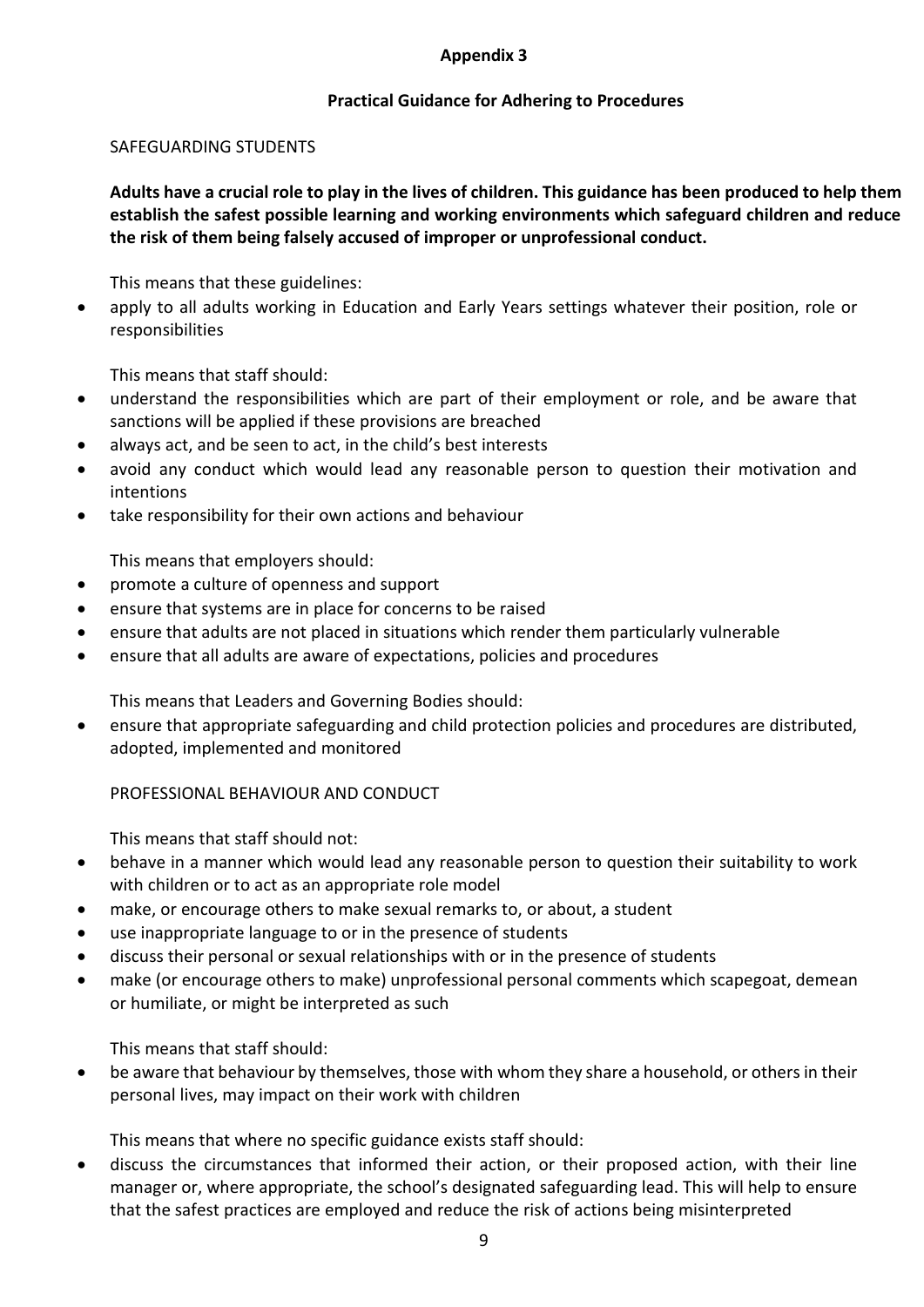- always discuss any misunderstanding, accidents or threats with the Head teacher or designated safeguarding lead
- always record discussions and actions taken with their justifications
- record any areas of disagreement and, if necessary refer to another agency/ the LA / Ofsted / NCTL / other Regulatory Body

DRESS AND APPEARANCE

This means that staff should wear clothing which:

- promotes a positive and professional image
- is appropriate to their role
- is not likely to be viewed as offensive, revealing, or sexually provocative
- does not distract, cause embarrassment or give rise to misunderstanding
- is absent of any political or otherwise contentious slogans
- is not considered to be discriminatory
- is compliant with professional standards

## RELATIONSHIPS WITH STUDENTS

This means that staff should:

- not have any form of sexual contact with a student from the school
- avoid any form of touch or comment which is, or may be considered to be, indecent
- avoid any form of communication with a student which could be interpreted as sexually suggestive, provocative or give rise to speculation e.g. verbal comments, letters, notes, by email or on social media, phone calls, texts, physical contact
- not make sexual remarks to or about a student
- not discuss sexual matters with or in the presence of students other than within agreed curriculum content or as part of their recognised job role

This means that staff should not:

- use their position to gain access to information for their own advantage and/or a student's or family's detriment
- use their power to intimidate, threaten, coerce or undermine students
- use their status and standing to form or promote relationships with students which are of a sexual nature, or which may become so

## SOCIAL CONTACT OUTSIDE SCHOOL

- always approve any planned social contact with students or parents with senior colleagues, for example when it is part of a reward scheme
- advise senior management of any regular social contact they have with a student which could give rise to concern
- refrain from sending personal communication to students or parents unless agreed with senior managers
- inform senior management of any relationship with a parent where this extends beyond the usual parent/professional relationship
- inform senior management of any requests or arrangements where parents wish to use their services outside of the workplace e.g. babysitting, tutoring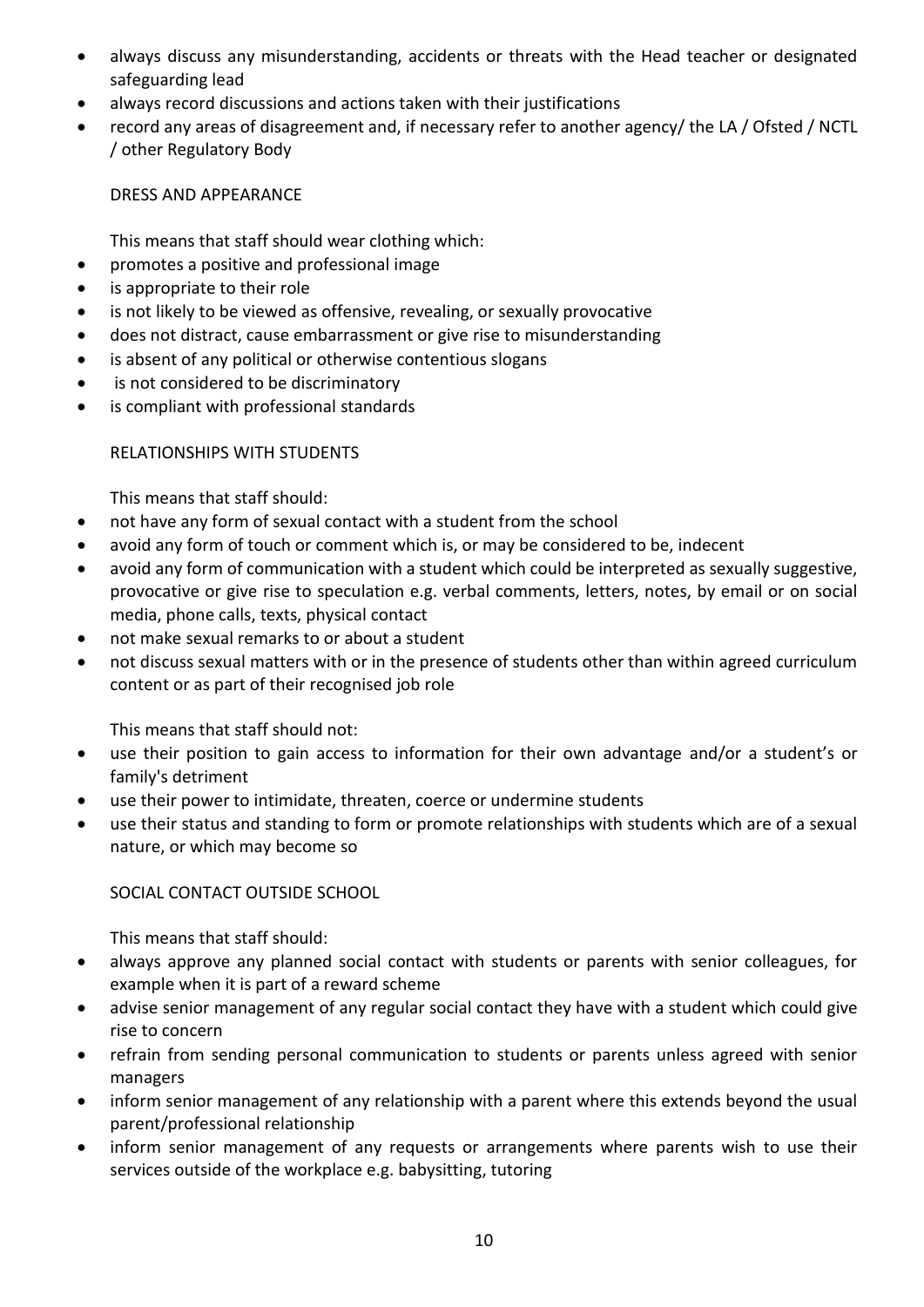## INFATUATIONS

This means that staff should:

- report any indications (verbal, written or physical) that suggest a student may be infatuated with a member of staff
- always maintain professional boundaries

This means that senior managers should:

put action plans in place where concerns are brought to their attention

#### GIFTS, HOSPITALITY, REWARDS, FAVOURITISM AND EXCLUSION

This means that staff should:

- be aware of and understand their organisation's relevant policies, e.g. rewarding positive behaviour
- ensure that gifts received or given in situations which may be misconstrued are declared and recorded
- only give gifts to a student as part of an agreed reward system
- where giving gifts other than as above, ensure that these are of insignificant value and given to all students equally
- ensure that all selection processes of students are fair and these are undertaken and agreed by more than one member of staff
- ensure that they do not behave in a manner which is either favourable or unfavourable to individual students

#### PHYSICAL CONTACT WITH STUDENTS

- be aware that even well intentioned physical contact may be misconstrued by the student, an observer or any person to whom this action is described
- never touch a student in a way which may be considered indecent
- always be prepared to explain actions and accept that all physical contact be open to scrutiny
- never indulge in horseplay or fun fights
- always allow/encourage students, where able, to undertake self-care tasks independently
- ensure the way they offer comfort to a distressed student is age appropriate
- always tell a colleague when and how they offered comfort to a distressed student
- establish the preferences of students
- consider alternatives, where it is anticipated that a student might misinterpret or be uncomfortable with physical contact
- always explain to the student the reason why contact is necessary and what form that contact will take
- report and record situations which may give rise to concern
- be aware of cultural or religious views about touching and be sensitive to issues of gender
- treat students with dignity and respect and avoid contact with intimate parts of the body
- always explain to a student the reason why contact is necessary and what form that contact will take
- seek consent of parents where a student is unable to give this e.g. because of a disability
- consider alternatives, where it is anticipated that a student might misinterpret any such contact
- be familiar with and follow recommended guidance and protocols
- conduct activities where they can be seen by others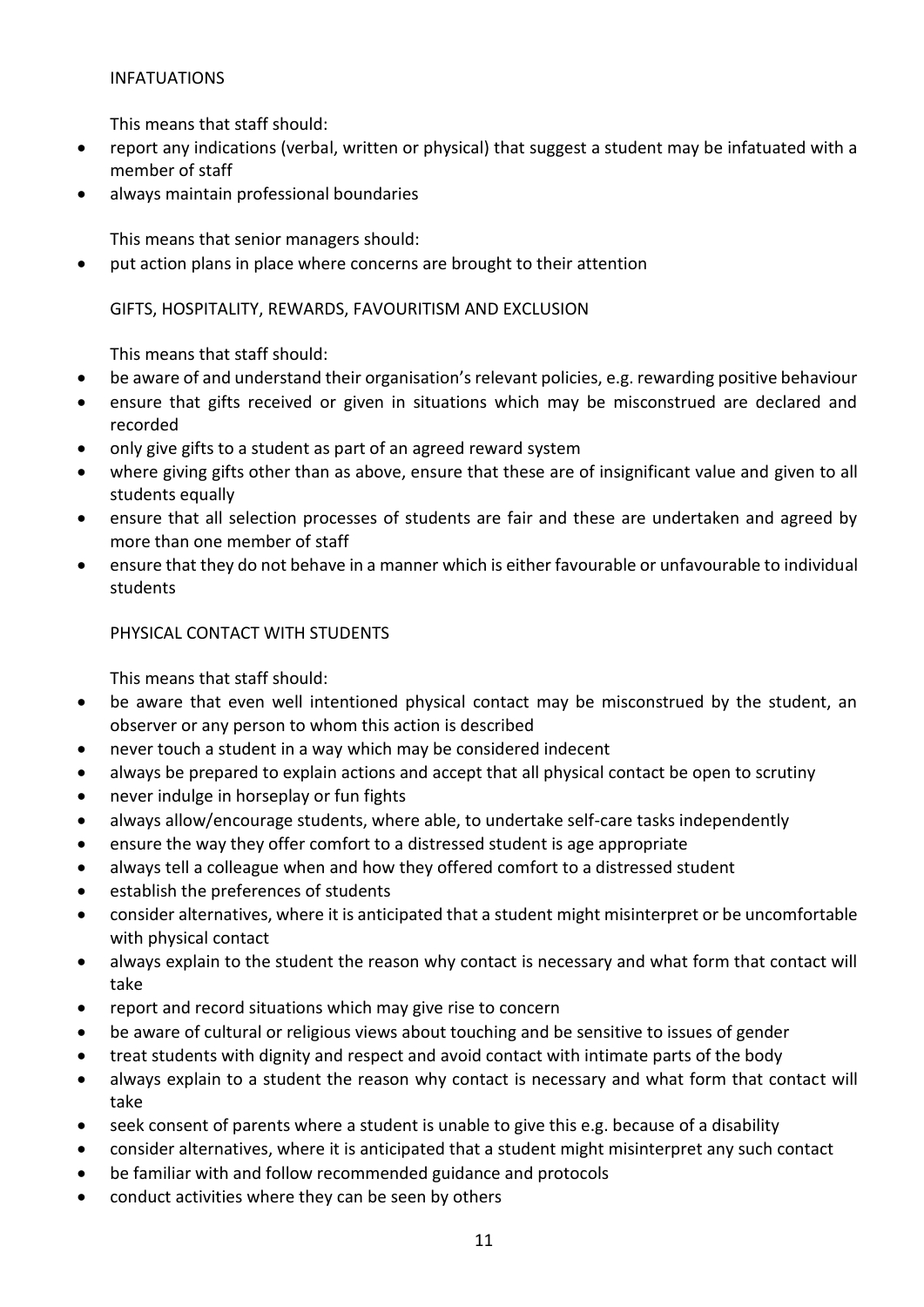be aware of gender, cultural and religious issues that may need to be considered prior to initiating physical contact

This means that education settings should:

- ensure they have a system in place for recording incidents and the means by which information about incidents can be easily accessed by senior management
- provide staff on a 'need to know' basis with relevant information about vulnerable children in their care
- have in place up to date guidance and protocols on appropriate physical contact, that promote safe practice and include clear expectations of behaviour and conduct.
- ensure that staff are made aware of this guidance and that it is continually promoted

## BEHAVIOUR MANAGEMENT

This means that staff should:

- not use force as a form of punishment
- try to defuse situations before they escalate e.g. by distraction
- always seek to defuse situations and avoid the use of physical intervention wherever possible
- where physical intervention is necessary, only use minimum force and for the shortest time needed
- keep parents informed of any sanctions or behaviour management techniques used
- be mindful of and sensitive to factors both inside and outside of the school which may impact on a student's behaviour
- follow the establishment's behaviour management policy
- behave as a role model
- avoid shouting at children other than as a warning in an emergency/safety situation
- refer to national and local policy and guidance regarding Restrictive Physical Intervention (RPI)
- be aware of the legislation and potential risks associated with the use of isolation and seclusion
- comply with legislation and guidance in relation to human rights and restriction of liberty

This means that staff should not

use physical intervention as a form of punishment

ONE TO ONE SITUATIONS

This means that staff should:

- ensure that wherever possible there is visual access and/or an open door in one to one situations
- avoid use of 'engaged' or equivalent signs wherever possible. Such signs may create an opportunity for secrecy or the interpretation of secrecy
- always report any situation where a student becomes distressed or angry
- consider the needs and circumstances of the student involved

## TRANSPORTING STUDENTS

- plan and agree arrangements with all parties in advance
- respond sensitively and flexibly where any concerns arise
- take into account any specific or additional needs of the student
- have an appropriate licence/permit for the vehicle
- ensure they are fit to drive and free from any drugs, alcohol or medicine which is likely to impair judgement and/ or ability to drive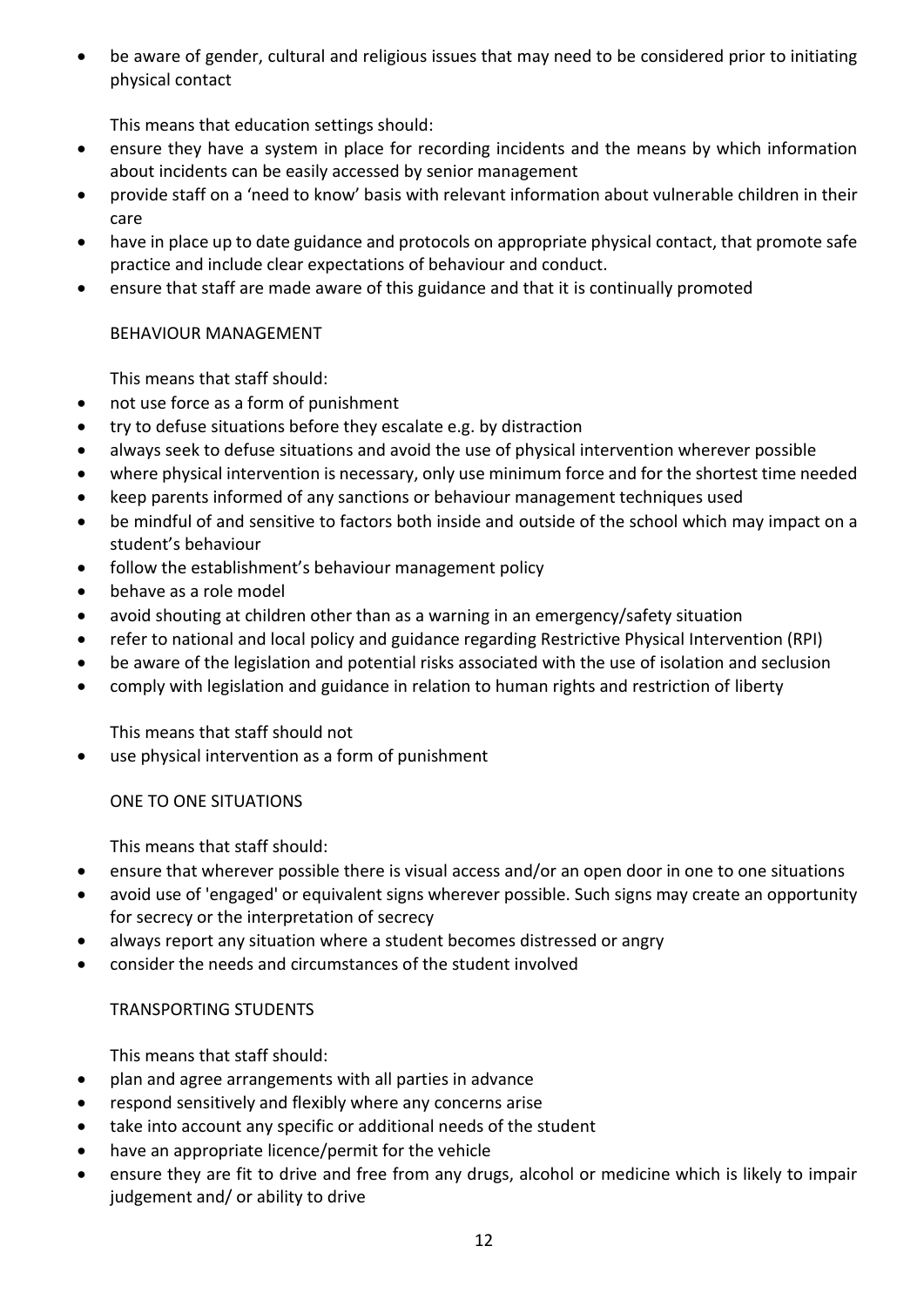- ensure that if they need to be alone with a student this is for the minimum time
- be aware that the safety and welfare of the student is their responsibility until this is safely passed over to a parent/carer
- report the nature of the journey, the route and expected time of arrival in accordance with agreed procedures
- ensure that their behaviour and all arrangements ensure vehicle, passenger and driver safety. This includes having proper and appropriate insurance for the type of vehicle being driven
- ensure that any impromptu or emergency arrangements of lifts are recorded and can be justified
- refer to Local and National guidance for Educational visits

## MEDICATION

This means that staff should:

 not work with students whilst taking medication unless medical advice confirms that they are able to do so

## E-SAFETY

This means that adults should:

- not seek to communicate/make contact or respond to contact with students outside of the purposes of their work
- not give out their personal details
- use only equipment and Internet services provided by the school follow their school's Acceptable Use policy
- ensure that their use of technologies could not bring their employer into disrepute
- ensure that settings are 'closed' or 'private'

## PHOTOGRAPHY, VIDEO AND IMAGES OF CHILDREN

This means that staff should:

- adhere to their establishment's policy
- only publish images of students where they and their parent/carer have given explicit written consent to do so
- only take images where the student is happy for them to do so
- only retain images when there is a clear and agreed purpose for doing so
- store images in an appropriate secure place in the school
- ensure that a senior member of staff is aware that the photography/image equipment is being used and for what purpose
- be able to justify images of students in their possession
- avoid making images in one to one situations

This means that adults should not:

- take images of students for their personal use
- display or distribute images of students unless they are sure that they have parental consent to do so (and, where appropriate, consent from the child)
- take images of children using personal equipment
- take images of children in a state of undress or semi-undress
- take images of children which could be considered as indecent or sexual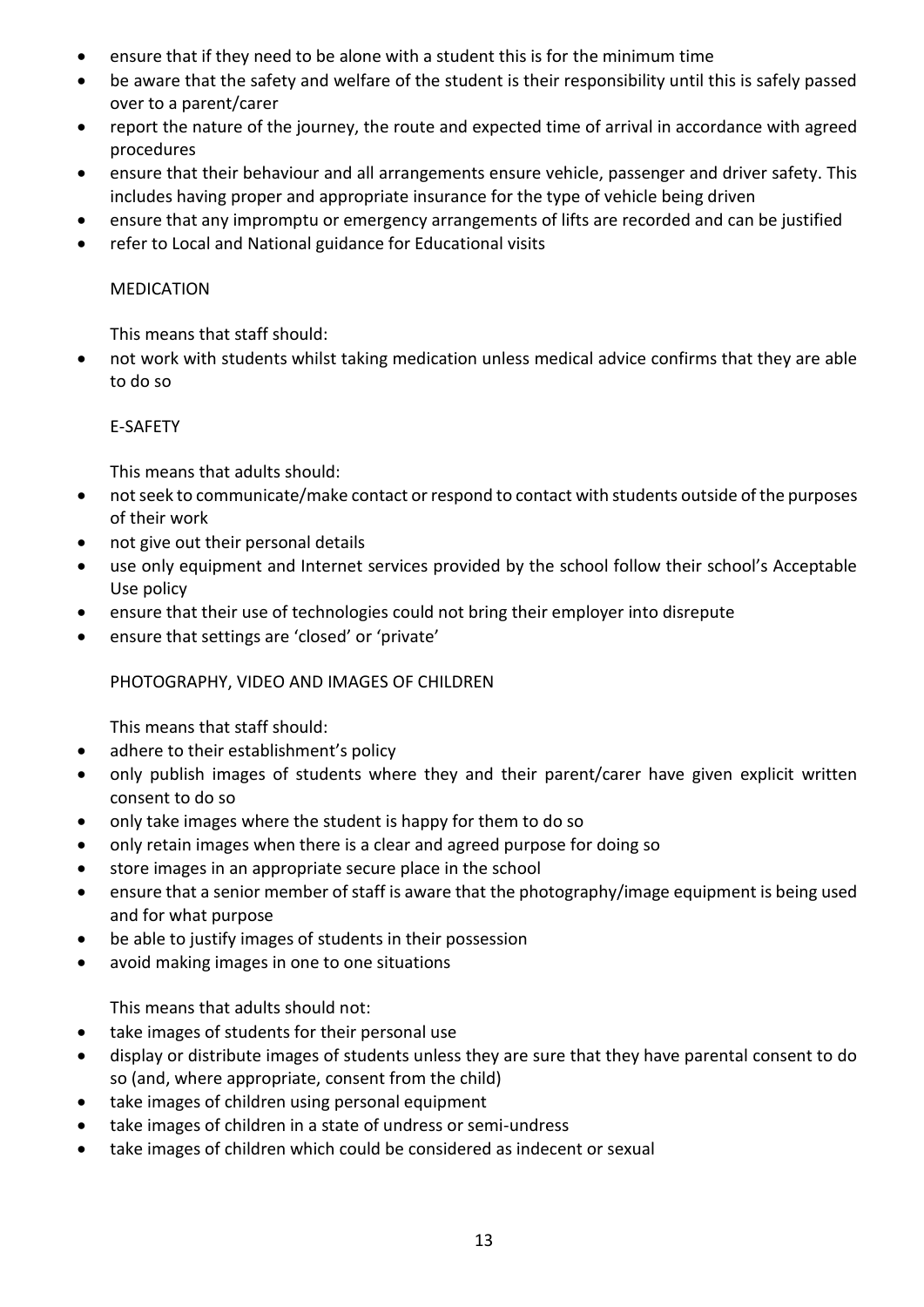#### EXPOSURE TO INAPPROPRIATE IMAGES

This means that staff should:

- abide by the establishment's acceptable use and e-safety policies
- ensure that children cannot be exposed to indecent or inappropriate images
- ensure that any films or material shown to children are age appropriate

#### CURRICULUM

This means that staff should:

- have clear written lesson plans
- take care when encouraging students to use self-expression, not to overstep personal and professional boundaries
- be able to justify all curriculum materials and relate these to clearly identifiable lessons plans.

This means that adults should not:

- enter into or encourage inappropriate discussions which may offend or harm others
- undermine fundamental British values
- express any prejudicial views
- attempt to influence or impose their personal values, attitudes or beliefs on students

## CONFIDENTIALITY

This means that staff:

- need to know the name of their Designated Safeguarding Lead and be familiar with LSCB child protection procedures and guidance, and are expected to treat information they receive about students and families in a discreet and confidential manner should seek advice from a senior member of staff (designated safeguarding lead) if they are in any doubt about sharing information they hold or which has been requested of them need to be clear about when information can/ must be shared and in what circumstances
- need to know the procedures for responding to allegations against staff and to whom any concerns or allegations should be reported need to ensure that where personal information is recorded using modern technologies that systems and devices are kept secure

INTIMATE/PERSONAL CARE

This means that education settings should:

- have written care plans in place for any student who could be expected to require intimate care
- ensure that students are actively consulted about their own care plan

- adhere to their organisation's intimate and personal care and nappy changing policies
- make other staff aware of the task being undertaken
- always explain to the student what is happening before a care procedure begins
- consult with colleagues where any variation from agreed procedure/care plan is necessary
- record the justification for any variations to the agreed procedure/care plan and share this information with the student and their parents/carers
- avoid any visually intrusive behaviour
- where there are changing rooms announce their intention of entering
- always consider the supervision needs of the students and only remain in the room where their needs require this